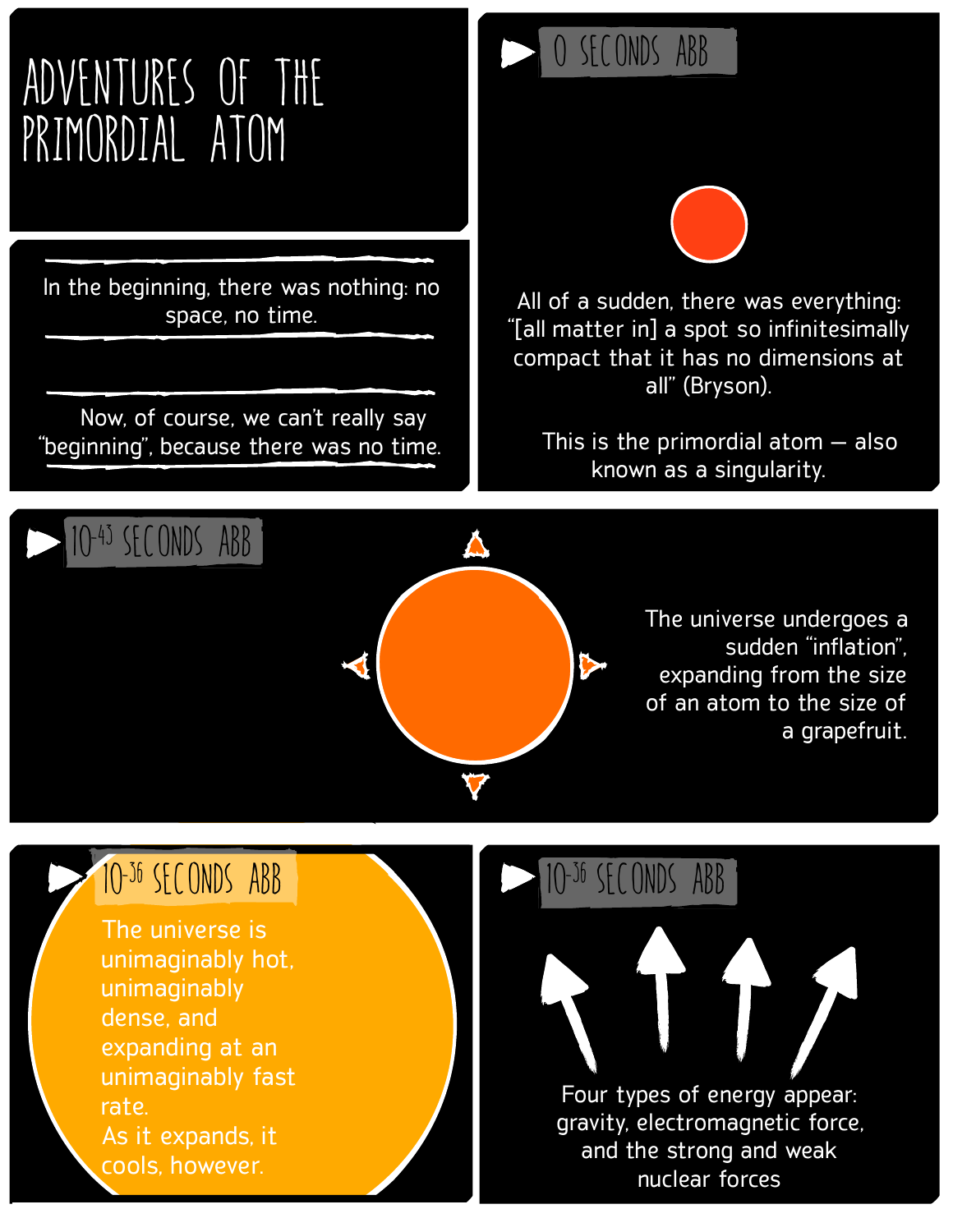

The particles were of two opposing kinds: matter and antimatter. "[They annihilated] each other on contact…  $[but]$  a slight  $-$  and by that we mean about one-billionth of 1 percent — excess of matter over antimatter was enough for matter to take hold in the universe" (Shubin).





# MINUTES ABB

This is because there's too much energy. Instead, we enter what's called a plasma universe. Now, the universe is about 10 billion degrees hot and 100,000 times as dense as a piece of rock.

The universe is dominated by these charged particles — protons and electrons — that cling to photons of light, and, because of this, there is no light in the universe.